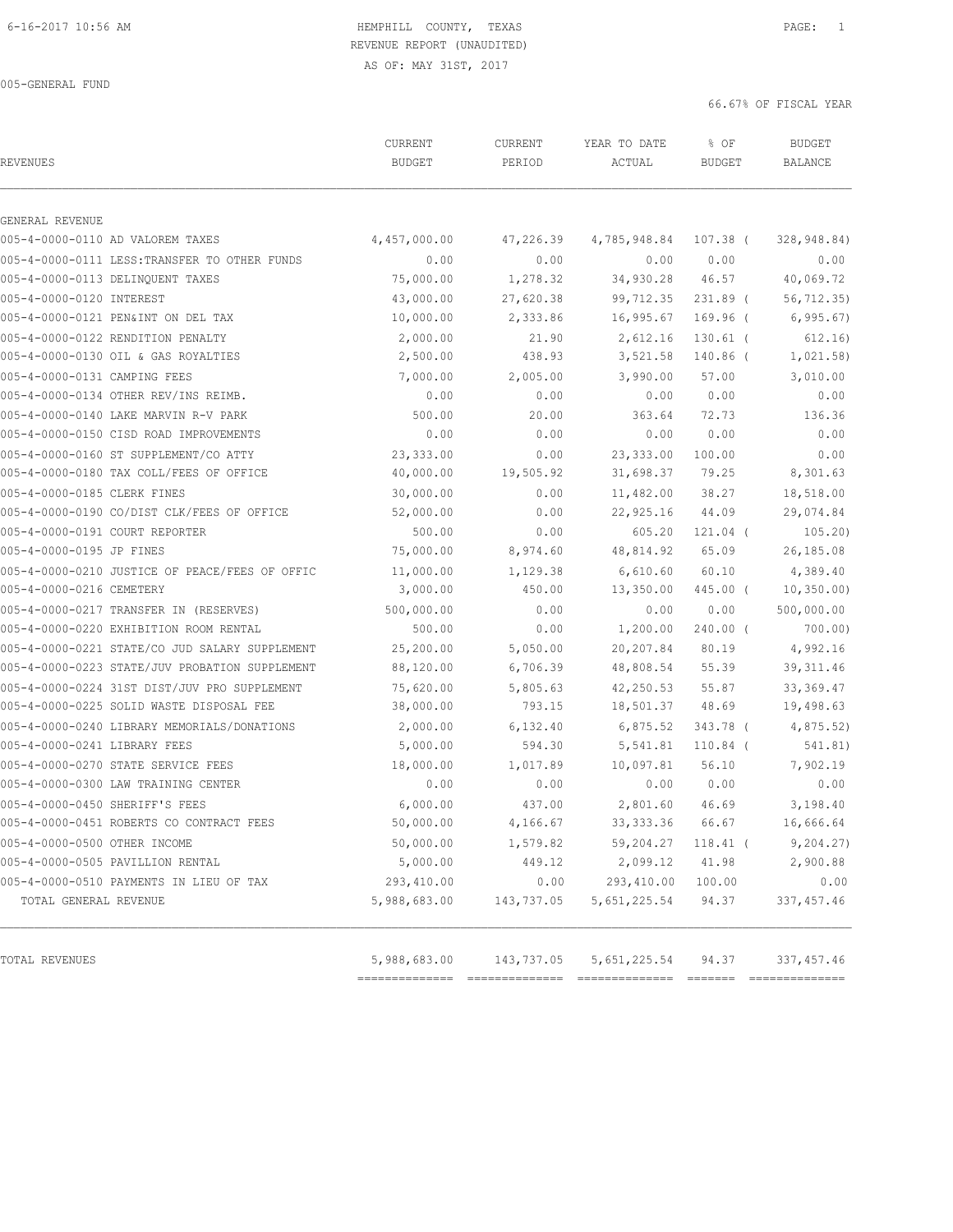AS OF: MAY 31ST, 2017

008-LAW LIBRARY

| REVENUES                                   | <b>CURRENT</b><br><b>BUDGET</b> | CURRENT<br>PERIOD | YEAR TO DATE<br>ACTUAL | % OF<br>BUDGET | BUDGET<br><b>BALANCE</b> |
|--------------------------------------------|---------------------------------|-------------------|------------------------|----------------|--------------------------|
|                                            |                                 |                   |                        |                |                          |
| GENERAL REVENUE                            |                                 |                   |                        |                |                          |
| 008-4-0000-0110 TRANSFER FROM FUND BALANCE | 0.00                            | 0.00              | 0.00                   | 0.00           | 0.00                     |
| 008-4-0000-0550 COURT FEES-LAW/LIB         | 2,000.00                        | 0.00              | 1,555.00               | 77.75          | 445.00                   |
| TOTAL GENERAL REVENUE                      | 2,000.00                        | 0.00              | 1,555.00               | 77.75          | 445.00                   |
|                                            |                                 |                   |                        |                |                          |
| TOTAL REVENUES                             | 2,000.00                        | 0.00              | 1,555.00               | 77.75          | 445.00                   |
|                                            |                                 |                   |                        |                |                          |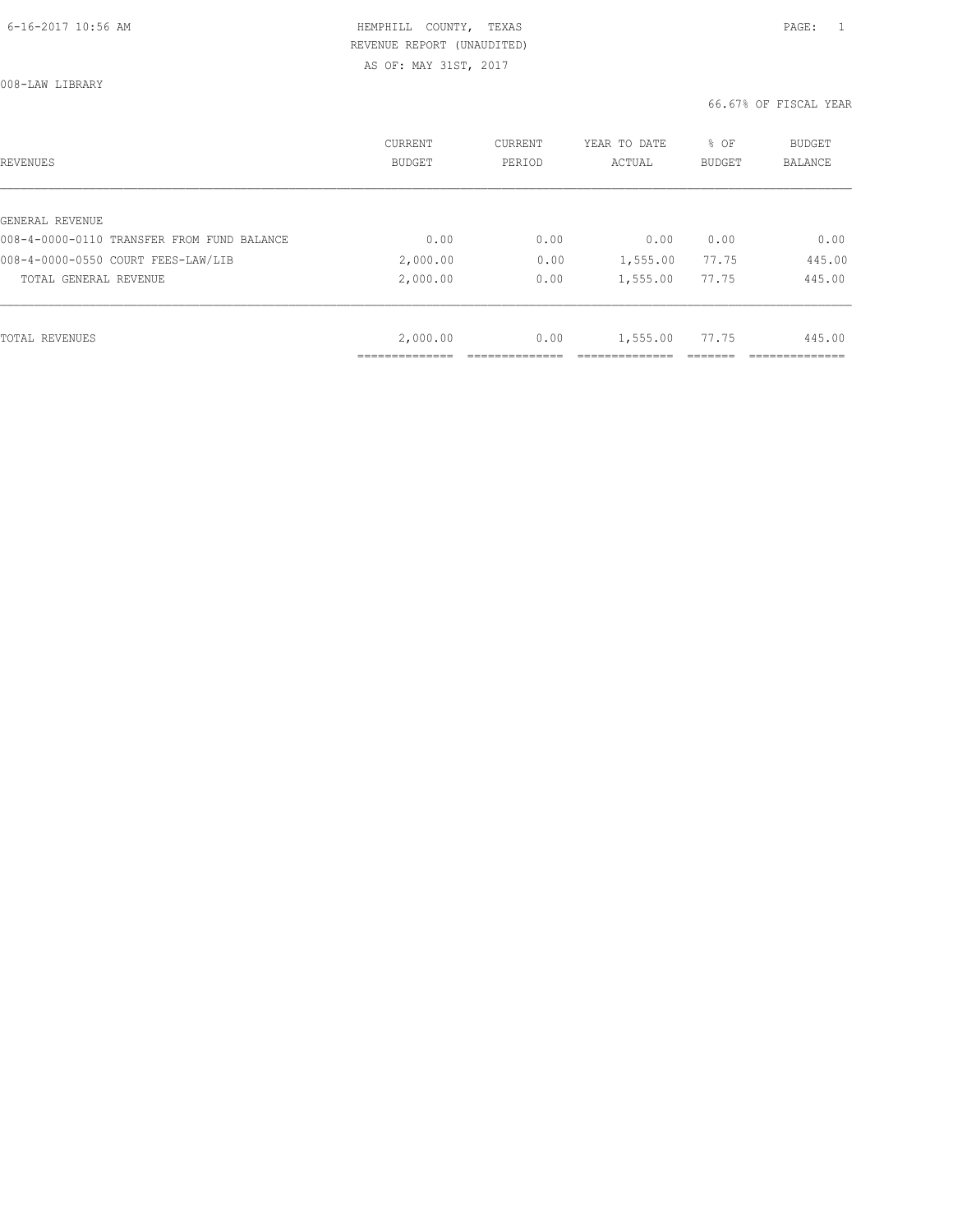009-SECURITY FEE

| REVENUES                                   | <b>CURRENT</b><br><b>BUDGET</b> | CURRENT<br>PERIOD | YEAR TO DATE<br>ACTUAL | % OF<br><b>BUDGET</b> | BUDGET<br><b>BALANCE</b> |
|--------------------------------------------|---------------------------------|-------------------|------------------------|-----------------------|--------------------------|
|                                            |                                 |                   |                        |                       |                          |
| GENERAL REVENUE                            |                                 |                   |                        |                       |                          |
| 009-4-0000-0110 TRANSFER FROM FUND BALANCE | 50,000.00                       | 0.00              | 0.00                   | 0.00                  | 50,000.00                |
| 009-4-0000-0191 COURTHOUSE SECURITY FEE    | 4,000.00                        | 242.20            | 2,328.71               | 58.22                 | 1,671.29                 |
| TOTAL GENERAL REVENUE                      | 54,000.00                       | 242.20            | 2,328.71               | 4.31                  | 51,671.29                |
|                                            |                                 |                   |                        |                       |                          |
| TOTAL REVENUES                             | 54,000.00                       | 242.20            | 2,328.71               | 4.31                  | 51,671.29                |
|                                            |                                 |                   |                        |                       |                          |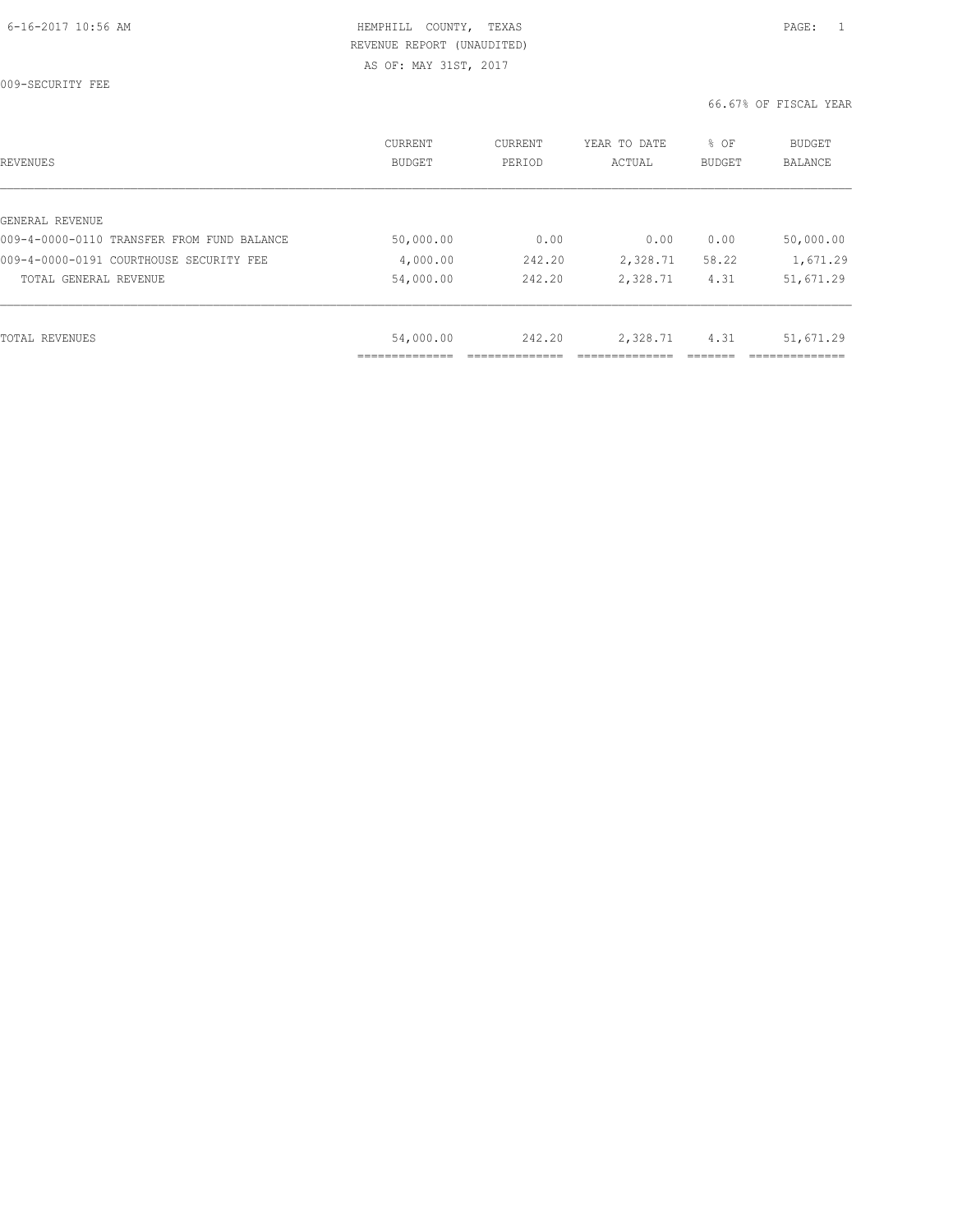010-AIRPORT

|                                            | CURRENT        | CURRENT     | YEAR TO DATE | % OF       | <b>BUDGET</b>  |
|--------------------------------------------|----------------|-------------|--------------|------------|----------------|
| REVENUES                                   | <b>BUDGET</b>  | PERIOD      | ACTUAL       | BUDGET     | <b>BALANCE</b> |
|                                            |                |             |              |            |                |
|                                            |                |             |              |            |                |
| GENERAL REVENUE                            |                |             |              |            |                |
| 010-4-0000-0110 AD VALOREM TAX TRANSFER    | 70,000.00      | 0.00        | 70,000.00    | 100.00     | 0.00           |
| 010-4-0000-0120 INTEREST-AIRPORT           | 200.00         | 14.68       | 101.98       | 50.99      | 98.02          |
| 010-4-0000-0320 CHAMBER OF COMMERCE        | 1,920.00       | 0.00        | 960.00       | 50.00      | 960.00         |
| 010-4-0000-0325 FUEL SALES                 | 110,000.00     | 14,078.61   | 80,631.80    | 73.30      | 29,368.20      |
| 010-4-0000-0326 RENT-HANGARS               | 4,000.00       | 4,068.44    | 6,468.44     | $161.71$ ( | 2,468.44)      |
| 010-4-0000-0500 OTHER RECEIPTS             | 0.00           | 0.00        | 0.00         | 0.00       | 0.00           |
| 010-4-0000-0510 REIMBURSEMENT FROM STATE   | 2,000.00       | 0.00        | 0.00         | 0.00       | 2,000.00       |
| 010-4-0000-0600 TRANSFER FROM FUND BALANCE | 0.00           | 0.00        | 0.00         | 0.00       | 0.00           |
| TOTAL GENERAL REVENUE                      | 188,120.00     | 18,161.73   | 158,162.22   | 84.08      | 29,957.78      |
|                                            |                |             |              |            |                |
| TOTAL REVENUES                             | 188,120.00     | 18, 161. 73 | 158,162.22   | 84.08      | 29,957.78      |
|                                            | ============== |             |              |            |                |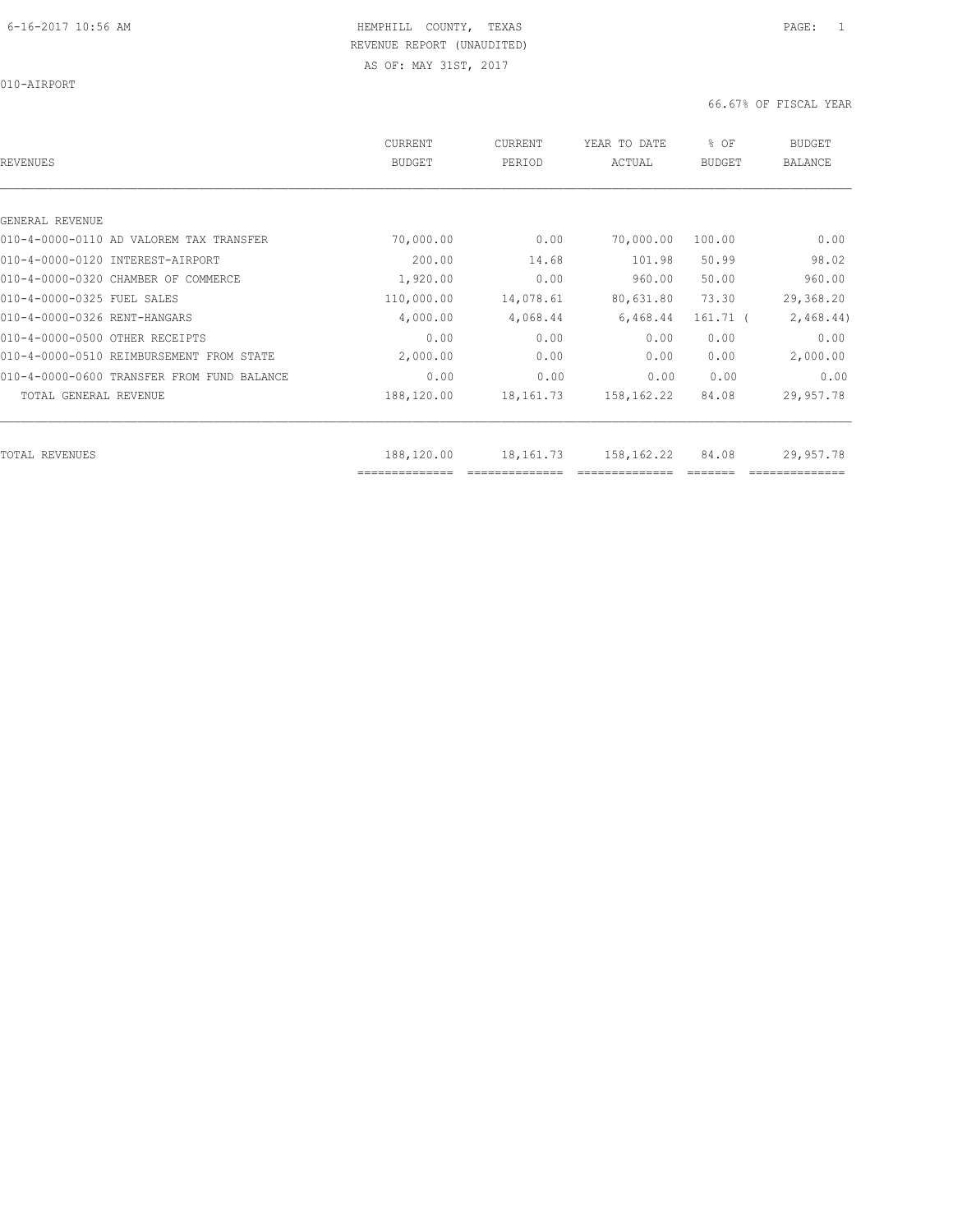| REVENUES                                       | CURRENT<br><b>BUDGET</b>     | <b>CURRENT</b><br>PERIOD | YEAR TO DATE<br>ACTUAL | % OF<br>BUDGET | <b>BUDGET</b><br><b>BALANCE</b> |
|------------------------------------------------|------------------------------|--------------------------|------------------------|----------------|---------------------------------|
|                                                |                              |                          |                        |                |                                 |
| GENERAL REVENUE                                |                              |                          |                        |                |                                 |
| 011-4-0000-0110 TRANSFER FROM FUND BALANCE     | 88,055.00                    | 0.00                     | 0.00                   | 0.00           | 88,055.00                       |
| 011-4-0000-0120 INTEREST                       | 300.00                       | 0.00                     | 0.00                   | 0.00           | 300.00                          |
| 011-4-0000-0121 PEN&INT ON DEL TAX             | 800.00                       | 126.53                   | 935.24                 | $116.91$ (     | 135.24)                         |
| 011-4-0000-0122 RENDITION PENALTY              | 50.00                        | 1.20                     | 153.81                 | $307.62$ (     | 103.81)                         |
| 011-4-0000-0280 FARM TO MARKET TAXES           | 247,000.00                   | 2,633.94                 | 276,466.81             | $111.93$ (     | 29,466.81)                      |
| 011-4-0000-0281 DELINQUENT TAXES               | 2,000.00                     | 71.53                    | 1,922.64               | 96.13          | 77.36                           |
| 011-4-0000-0290 LATERAL ROAD                   | 2,100.00                     | 0.00                     | 2,088.33               | 99.44          | 11.67                           |
| 011-4-0000-0295 BANKHEAD-JONES FARM TENANT ACT | 2,500.00                     | 0.00                     | 2,151.56               | 86.06          | 348.44                          |
| 011-4-0000-0300 AUTO REGISTRATION              | 40,000.00                    | 10,189.88                | 34,968.93              | 87.42          | 5,031.07                        |
| 011-4-0000-0500 OTHER RECEIPTS                 | 3,000.00                     | 0.00                     | 4,864.30               | $162.14$ (     | 1,864.30)                       |
| 011-4-0000-0510 GRANT FUNDS                    | 0.00                         | 0.00                     | 0.00                   | 0.00           | 0.00                            |
| TOTAL GENERAL REVENUE                          | 385,805.00                   | 13,023.08                | 323,551.62             | 83.86          | 62, 253.38                      |
|                                                |                              |                          |                        |                |                                 |
| TOTAL REVENUES                                 | 385,805.00<br>============== | 13,023.08                | 323,551.62             | 83.86          | 62, 253.38                      |
|                                                |                              |                          |                        |                |                                 |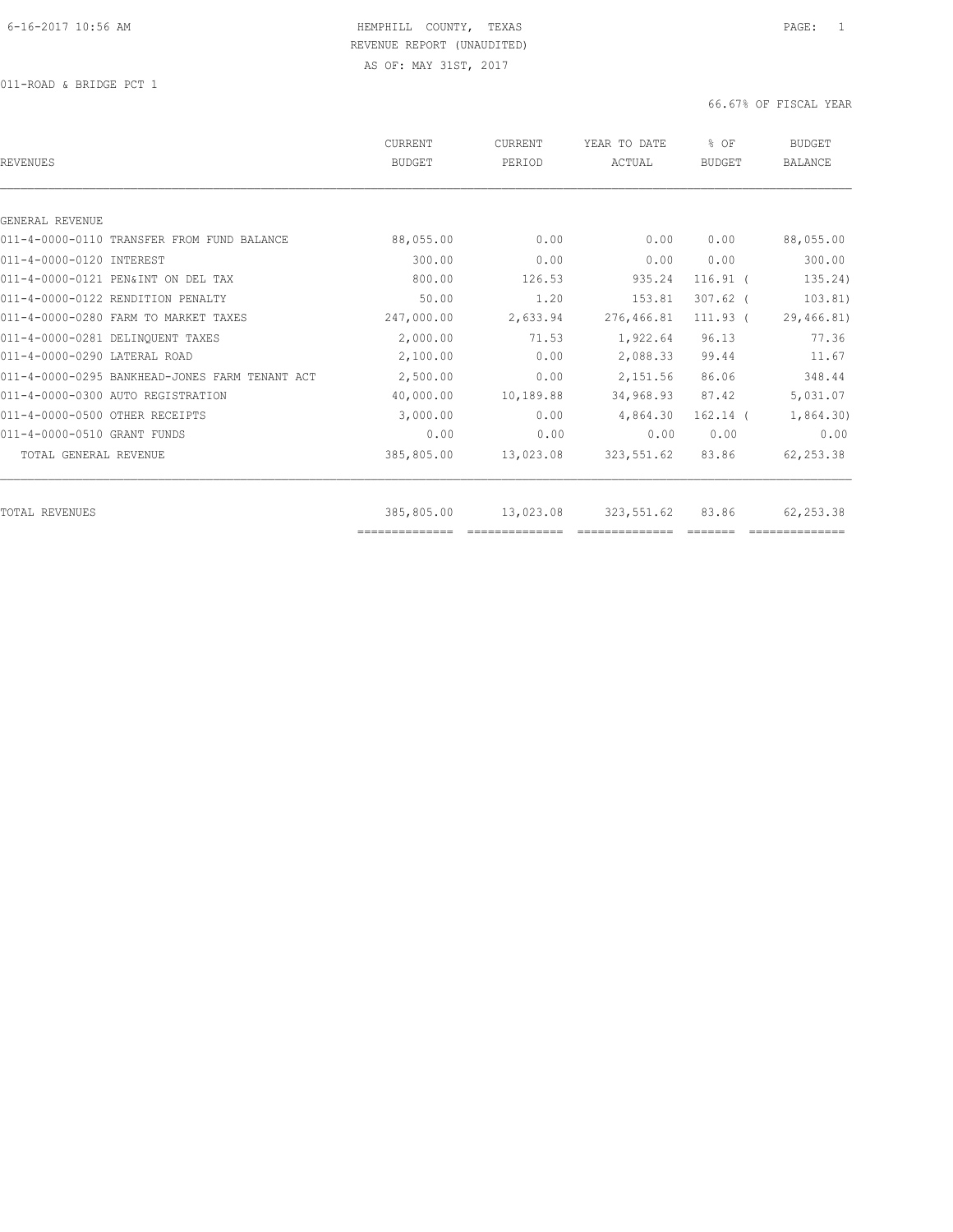012-ROAD & BRIDGE PCT 2

| REVENUES                                       | CURRENT<br><b>BUDGET</b> | CURRENT<br>PERIOD | YEAR TO DATE<br>ACTUAL | % OF<br><b>BUDGET</b> | <b>BUDGET</b><br><b>BALANCE</b> |
|------------------------------------------------|--------------------------|-------------------|------------------------|-----------------------|---------------------------------|
|                                                |                          |                   |                        |                       |                                 |
| GENERAL REVENUE                                |                          |                   |                        |                       |                                 |
| 012-4-0000-0110 TRANSFER FROM FUND BALANCE     | 50,000.00                | 0.00              | 0.00                   | 0.00                  | 50,000.00                       |
| 012-4-0000-0120 INTEREST                       | 300.00                   | 0.00              | 0.00                   | 0.00                  | 300.00                          |
| 012-4-0000-0121 PEN&INT ON DEL TAX             | 1,000.00                 | 134.19            | 991.90                 | 99.19                 | 8.10                            |
| 012-4-0000-0122 RENDITION PENALTY              | 50.00                    | 1.27              | 163.11                 | $326.22$ (            | 113.11)                         |
| 012-4-0000-0280 FARM TO MARKET TAXES           | 262,000.00               | 2,793.58          | 293, 222.32            | $111.92$ (            | 31, 222.32)                     |
| 012-4-0000-0281 DELINQUENT TAXES               | 4,000.00                 | 75.88             | 2,039.22               | 50.98                 | 1,960.78                        |
| 012-4-0000-0290 LATERAL ROAD                   | 2,500.00                 | 0.00              | 2,214.89               | 88.60                 | 285.11                          |
| 012-4-0000-0295 BANKHEAD-JONES FARM TENANT ACT | 3,000.00                 | 0.00              | 2,281.96               | 76.07                 | 718.04                          |
| 012-4-0000-0300 AUTO REGISTRATION              | 42,000.00                | 10,807.48         | 37,088.30              | 88.31                 | 4,911.70                        |
| 012-4-0000-0350 ROAD CROSSING PERMITS          | 500.00                   | 187.50            | 375.00                 | 75.00                 | 125.00                          |
| 012-4-0000-0500 OTHER RECEIPTS                 | 1,000.00                 | 0.00              | 4,961.39               | $496.14$ (            | 3,961.39)                       |
| TOTAL GENERAL REVENUE                          | 366,350.00               | 13,999.90         | 343,338.09             | 93.72                 | 23,011.91                       |
| TOTAL REVENUES                                 | 366,350.00               | 13,999.90         | 343,338.09             | 93.72                 | 23,011.91                       |
|                                                | ==============           |                   |                        |                       |                                 |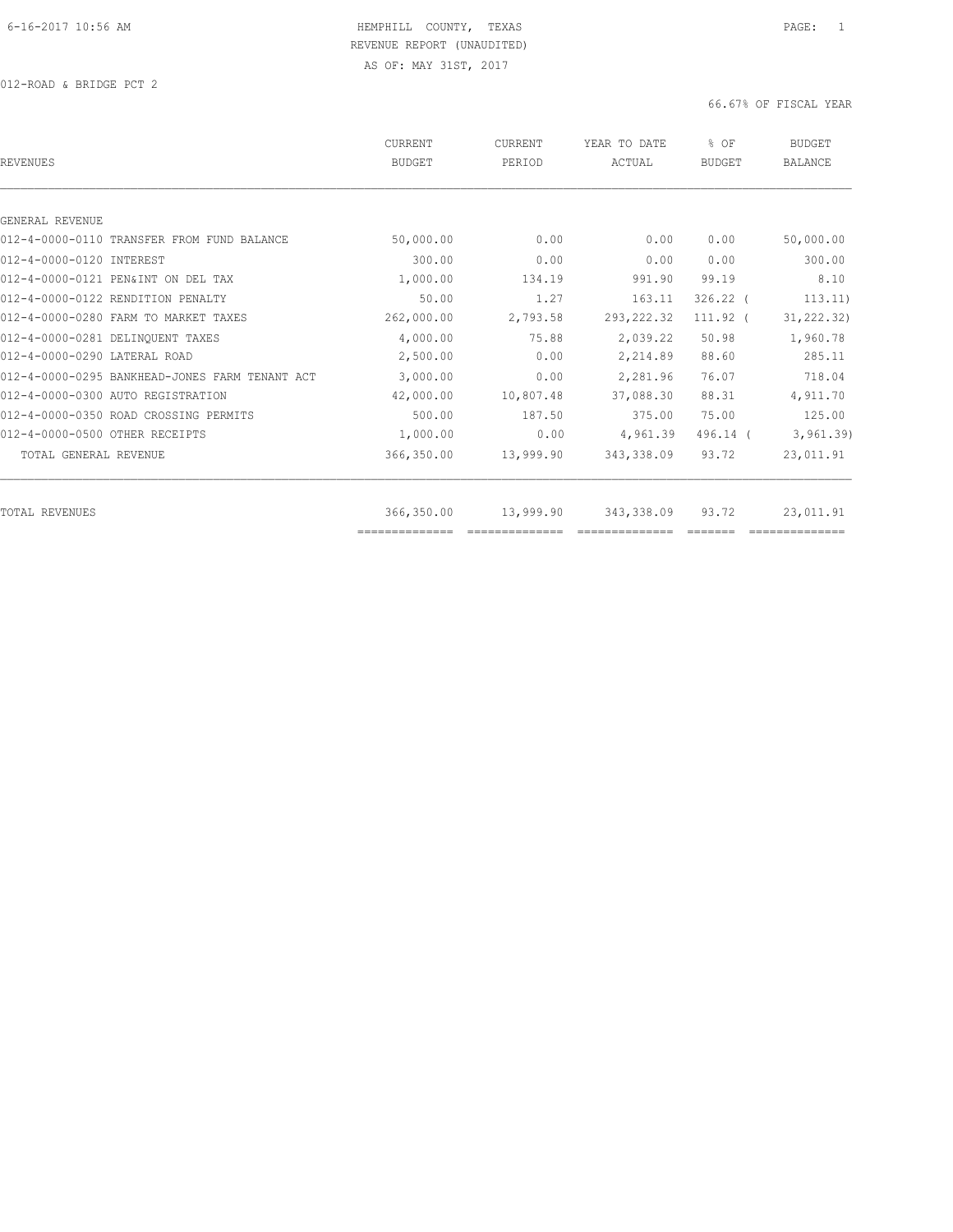013-ROAD & BRIDGE PCT 3

| 0.00<br>0.00<br>268.38<br>2.53<br>5,587.19 | 0.00<br>0.00<br>1,983.80<br>326.18<br>586, 444.71 | 0.00<br>0.00<br>$132.25$ (<br>$326.18$ ( | 50,000.00<br>500.00<br>483.80)<br>226.18                                                                                                                                                                                                                                                                                                                                                                                                                                                                                                        |
|--------------------------------------------|---------------------------------------------------|------------------------------------------|-------------------------------------------------------------------------------------------------------------------------------------------------------------------------------------------------------------------------------------------------------------------------------------------------------------------------------------------------------------------------------------------------------------------------------------------------------------------------------------------------------------------------------------------------|
|                                            |                                                   |                                          |                                                                                                                                                                                                                                                                                                                                                                                                                                                                                                                                                 |
|                                            |                                                   |                                          |                                                                                                                                                                                                                                                                                                                                                                                                                                                                                                                                                 |
|                                            |                                                   |                                          |                                                                                                                                                                                                                                                                                                                                                                                                                                                                                                                                                 |
|                                            |                                                   |                                          |                                                                                                                                                                                                                                                                                                                                                                                                                                                                                                                                                 |
|                                            |                                                   |                                          |                                                                                                                                                                                                                                                                                                                                                                                                                                                                                                                                                 |
|                                            |                                                   |                                          |                                                                                                                                                                                                                                                                                                                                                                                                                                                                                                                                                 |
|                                            |                                                   | 111.92 (                                 | 62, 444.71)                                                                                                                                                                                                                                                                                                                                                                                                                                                                                                                                     |
| 151.76                                     | 4,078.45                                          | $135.95$ (                               | 1,078.45)                                                                                                                                                                                                                                                                                                                                                                                                                                                                                                                                       |
| 0.00                                       | 4,429.79                                          | $110.74$ (                               | 429.79)                                                                                                                                                                                                                                                                                                                                                                                                                                                                                                                                         |
| 0.00                                       | 4,563.92                                          | 91.28                                    | 436.08                                                                                                                                                                                                                                                                                                                                                                                                                                                                                                                                          |
| 21,614.94                                  | 74,176.56                                         | 87.27                                    | 10,823.44                                                                                                                                                                                                                                                                                                                                                                                                                                                                                                                                       |
| 0.00                                       | 375.00                                            | 75.00                                    | 125.00                                                                                                                                                                                                                                                                                                                                                                                                                                                                                                                                          |
| 0.00                                       | 9,522.77                                          | $952.28$ (                               | 8,522.77)                                                                                                                                                                                                                                                                                                                                                                                                                                                                                                                                       |
| 0.00                                       | 0.00                                              | 0.00                                     | 0.00                                                                                                                                                                                                                                                                                                                                                                                                                                                                                                                                            |
| 27,624.80                                  | 685,901.18                                        | $101.68$ (                               | 11, 301.18                                                                                                                                                                                                                                                                                                                                                                                                                                                                                                                                      |
|                                            |                                                   |                                          | 11,301.18                                                                                                                                                                                                                                                                                                                                                                                                                                                                                                                                       |
|                                            | 27,624.80                                         | 685, 901.18                              | 101.68 (<br>$\begin{array}{cccccccccc} \multicolumn{2}{c}{} & \multicolumn{2}{c}{} & \multicolumn{2}{c}{} & \multicolumn{2}{c}{} & \multicolumn{2}{c}{} & \multicolumn{2}{c}{} & \multicolumn{2}{c}{} & \multicolumn{2}{c}{} & \multicolumn{2}{c}{} & \multicolumn{2}{c}{} & \multicolumn{2}{c}{} & \multicolumn{2}{c}{} & \multicolumn{2}{c}{} & \multicolumn{2}{c}{} & \multicolumn{2}{c}{} & \multicolumn{2}{c}{} & \multicolumn{2}{c}{} & \multicolumn{2}{c}{} & \multicolumn{2}{c}{} & \mult$<br>==============<br>$=$ $=$ $=$ $=$ $=$ $=$ |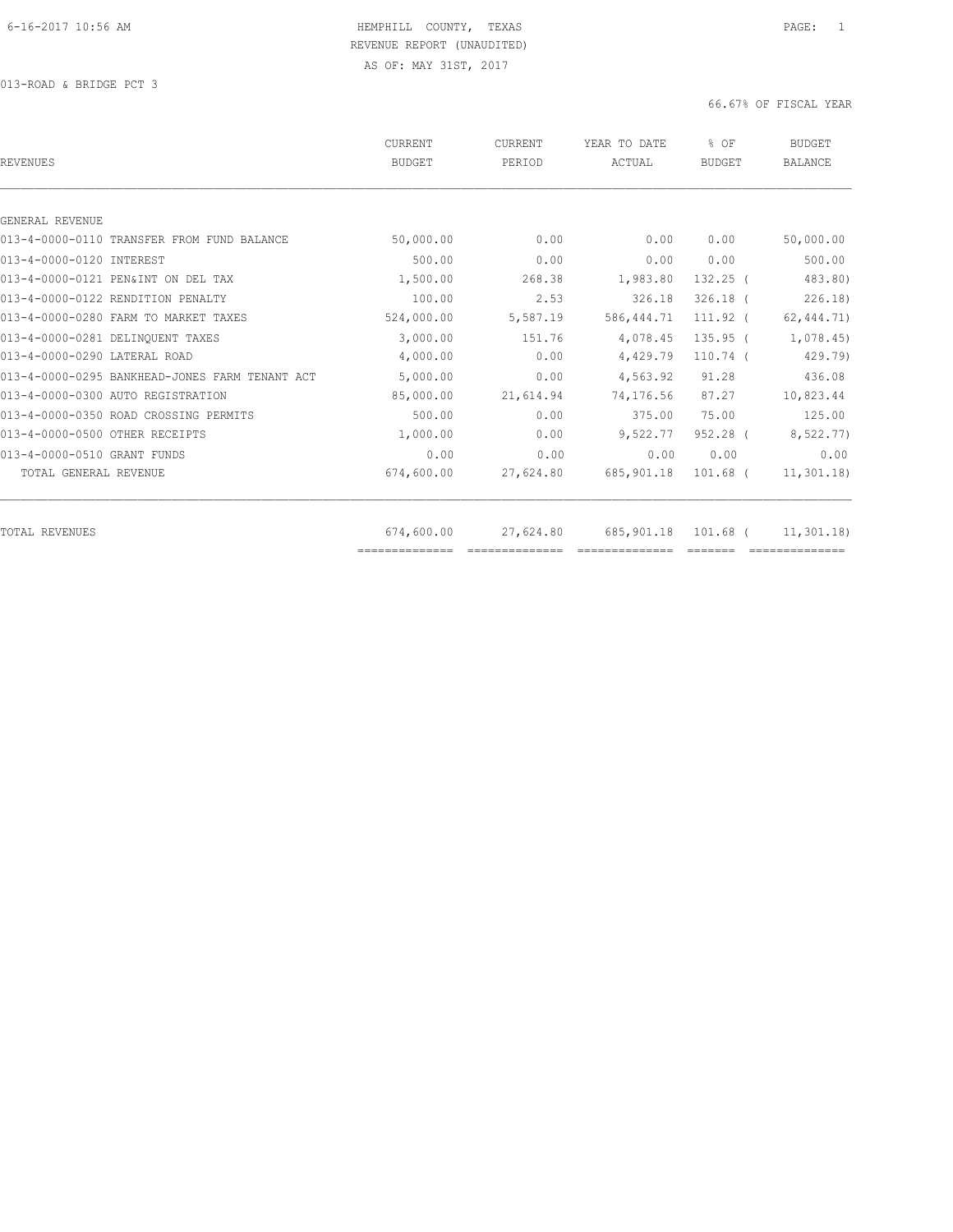014-ROAD & BRIDGE PCT 4

| REVENUES                                       | CURRENT<br><b>BUDGET</b> | CURRENT<br>PERIOD | YEAR TO DATE<br>ACTUAL | % OF<br><b>BUDGET</b> | <b>BUDGET</b><br><b>BALANCE</b> |
|------------------------------------------------|--------------------------|-------------------|------------------------|-----------------------|---------------------------------|
|                                                |                          |                   |                        |                       |                                 |
| GENERAL REVENUE                                |                          |                   |                        |                       |                                 |
| 014-4-0000-0110 TRANSFER FROM FUND BALANCE     | 50,000.00                | 0.00              | 0.00                   | 0.00                  | 50,000.00                       |
| 014-4-0000-0120 INTEREST                       | 500.00                   | 0.00              | 0.00                   | 0.00                  | 500.00                          |
| 014-4-0000-0121 PEN&INT ON DEL TAX             | 1,500.00                 | 237.70            | 1,757.12               | $117.14$ (            | 257.12)                         |
| 014-4-0000-0122 RENDITION PENALTY              | 100.00                   | 2.24              | 288.88                 | 288.88 (              | 188.88)                         |
| 014-4-0000-0280 FARM TO MARKET TAXES           | 464,000.00               | 4,948.65          | 519, 422.41            | 111.94 (              | 55, 422.41)                     |
| 014-4-0000-0281 DELINQUENT TAXES               | 3,000.00                 | 134.41            | 3,612.35               | $120.41$ (            | 612.35)                         |
| 014-4-0000-0290 LATERAL ROAD                   | 5,000.00                 | 0.00              | 3,923.52               | 78.47                 | 1,076.48                        |
| 014-4-0000-0295 BANKHEAD-JONES FARM TENANT ACT | 4,000.00                 | 0.00              | 4,042.33               | $101.06$ (            | 42.33                           |
| 014-4-0000-0300 AUTO REGISTRATION              | 75,000.00                | 19,144.67         | 65,699.26              | 87.60                 | 9,300.74                        |
| 014-4-0000-0350 ROAD CROSSING PERMITS          | 0.00                     | 0.00              | 0.00                   | 0.00                  | 0.00                            |
| 014-4-0000-0500 OTHER RECEIPTS                 | 2,000.00                 | 0.00              | 8,434.45               | 421.72 (              | 6, 434.45                       |
| 014-4-0000-0510 GRANT FUNDS                    | 0.00                     | 0.00              | 11,711.78              | $0.00$ (              | 11,711.78)                      |
| TOTAL GENERAL REVENUE                          | 605,100.00               | 24,467.67         | 618,892.10             | 102.28 (              | 13,792.10                       |
| TOTAL REVENUES                                 | 605,100.00               | 24,467.67         | 618,892.10             | 102.28 (              | 13,792.10)                      |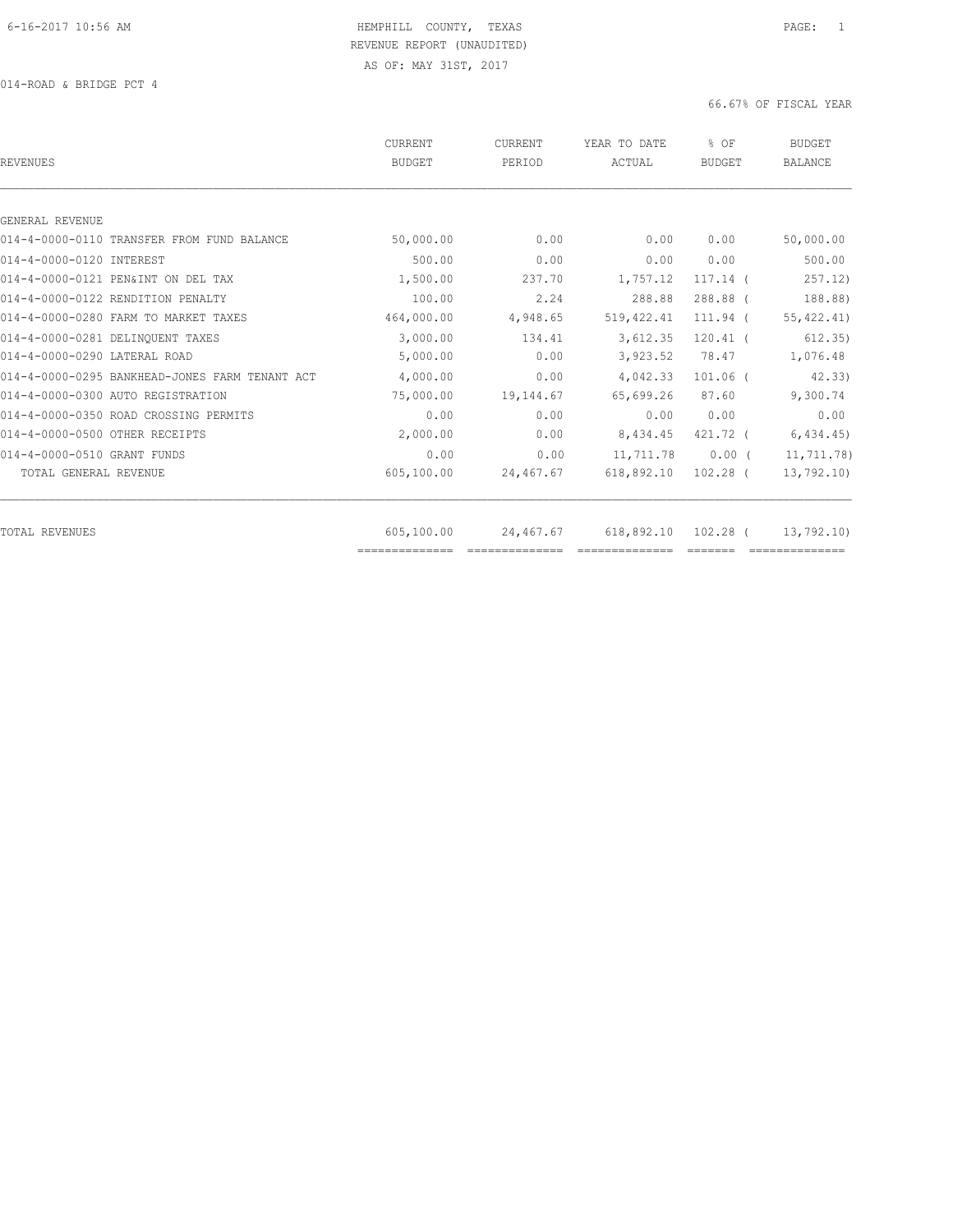| REVENUES                                       | CURRENT<br><b>BUDGET</b> | CURRENT<br>PERIOD | YEAR TO DATE<br>ACTUAL | % OF<br>BUDGET | <b>BUDGET</b><br>BALANCE |
|------------------------------------------------|--------------------------|-------------------|------------------------|----------------|--------------------------|
|                                                |                          |                   |                        |                |                          |
| GENERAL REVENUE                                |                          |                   |                        |                |                          |
| 022-4-0000-0110 TRANSFER FROM FUND BALANCE     | 80,000.00                | 0.00              | 0.00                   | 0.00           | 80,000.00                |
| 022-4-0000-0191 COUNTY RECORDS PRESERVATION FE | 10,000.00                | 0.00              | 3,502.17               | 35.02          | 6,497.83                 |
| TOTAL GENERAL REVENUE                          | 90,000.00                | 0.00              | 3,502.17               | 3.89           | 86,497.83                |
|                                                |                          |                   |                        |                |                          |
| TOTAL REVENUES                                 | 90,000.00                | 0.00              | 3,502.17               | 3.89           | 86,497.83                |
|                                                |                          |                   |                        |                |                          |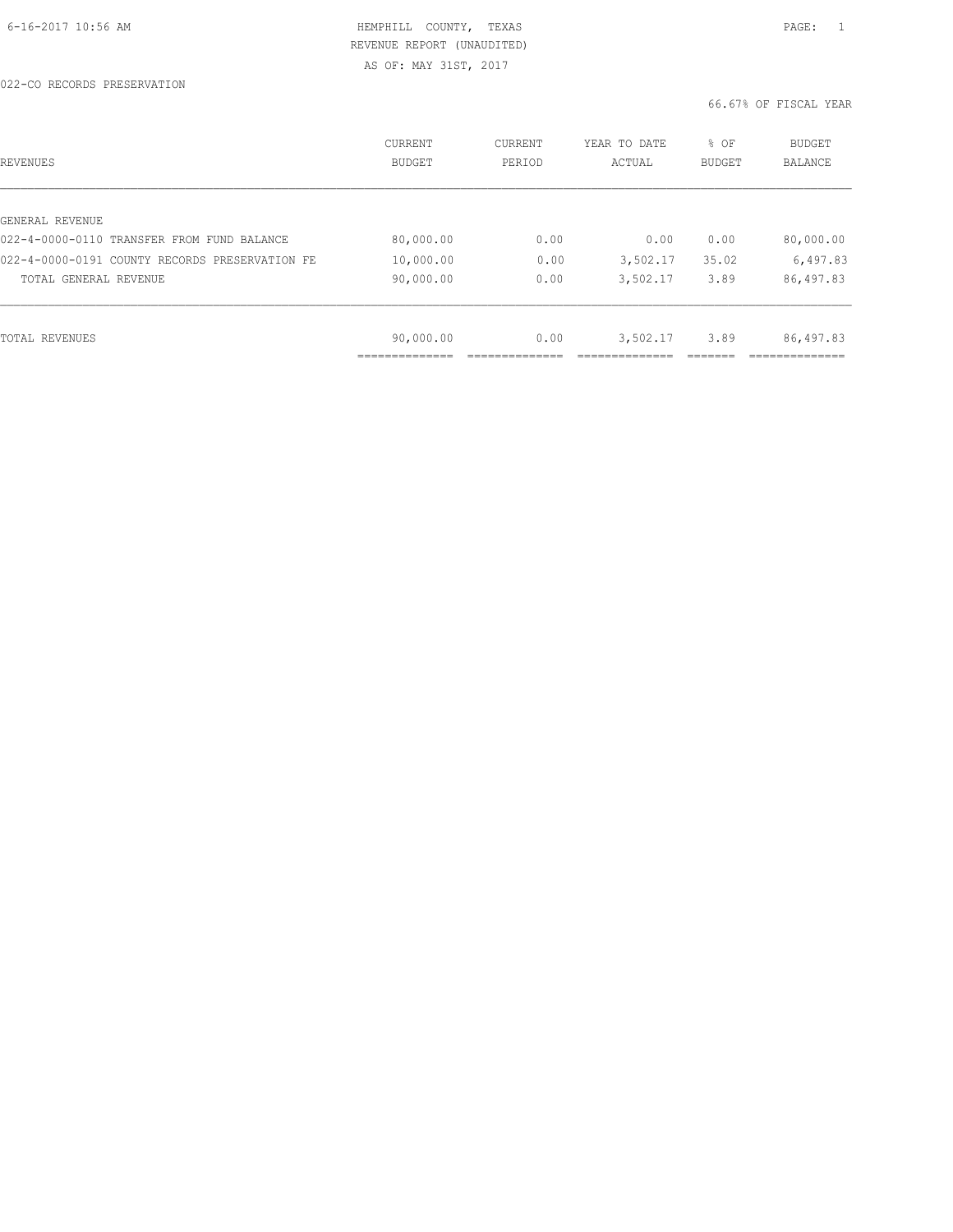| REVENUES                                      | CURRENT<br><b>BUDGET</b> | CURRENT<br>PERIOD | YEAR TO DATE<br>ACTUAL | % OF<br><b>BUDGET</b> | <b>BUDGET</b><br>BALANCE |
|-----------------------------------------------|--------------------------|-------------------|------------------------|-----------------------|--------------------------|
|                                               |                          |                   |                        |                       |                          |
| GENERAL REVENUE                               |                          |                   |                        |                       |                          |
| 023-4-0000-0110 TRANSFER FROM FUND BALANCE    | 0.00                     | 0.00              | 0.00                   | 0.00                  | 0.00                     |
| 023-4-0000-0191 REV-CLK'S RECORD PRESERVATION | 800.00                   | 0.00              | 601.08                 | 75.14                 | 198.92                   |
| TOTAL GENERAL REVENUE                         | 800.00                   | 0.00              | 601.08                 | 75.14                 | 198.92                   |
|                                               |                          |                   |                        |                       |                          |
| TOTAL REVENUES                                | 800.00                   | 0.00              | 601.08                 | 75.14                 | 198.92                   |
|                                               | ----------               |                   |                        |                       |                          |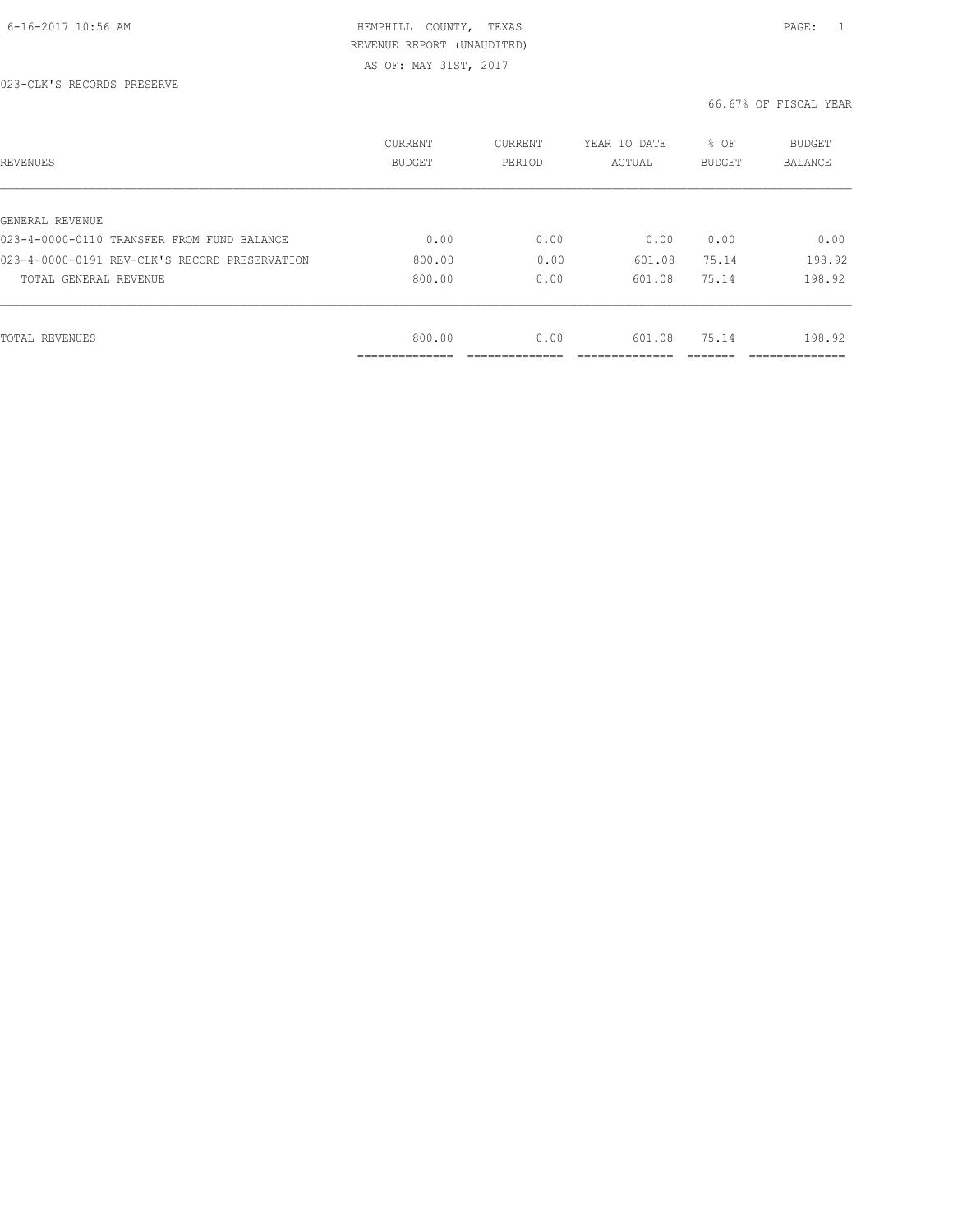| REVENUES                                   | CURRENT<br><b>BUDGET</b> | CURRENT<br>PERIOD | YEAR TO DATE<br>ACTUAL | % OF<br><b>BUDGET</b> | <b>BUDGET</b><br>BALANCE |
|--------------------------------------------|--------------------------|-------------------|------------------------|-----------------------|--------------------------|
|                                            |                          |                   |                        |                       |                          |
| GENERAL REVENUE                            |                          |                   |                        |                       |                          |
| 024-4-0000-0110 TRANSFER FROM FUND BALANCE | 8,000.00                 | 0.00              | 0.00                   | 0.00                  | 8,000.00                 |
| 024-4-0000-0191 TECH FEES/EXP              | 2,500.00                 | 242.20            | 1,499.50               | 59.98                 | 1,000.50                 |
| TOTAL GENERAL REVENUE                      | 10,500.00                | 242.20            | 1,499.50               | 14.28                 | 9,000.50                 |
|                                            |                          |                   |                        |                       |                          |
| TOTAL REVENUES                             | 10,500.00                | 242.20            | 1,499.50               | 14.28                 | 9,000.50                 |
|                                            |                          |                   |                        |                       |                          |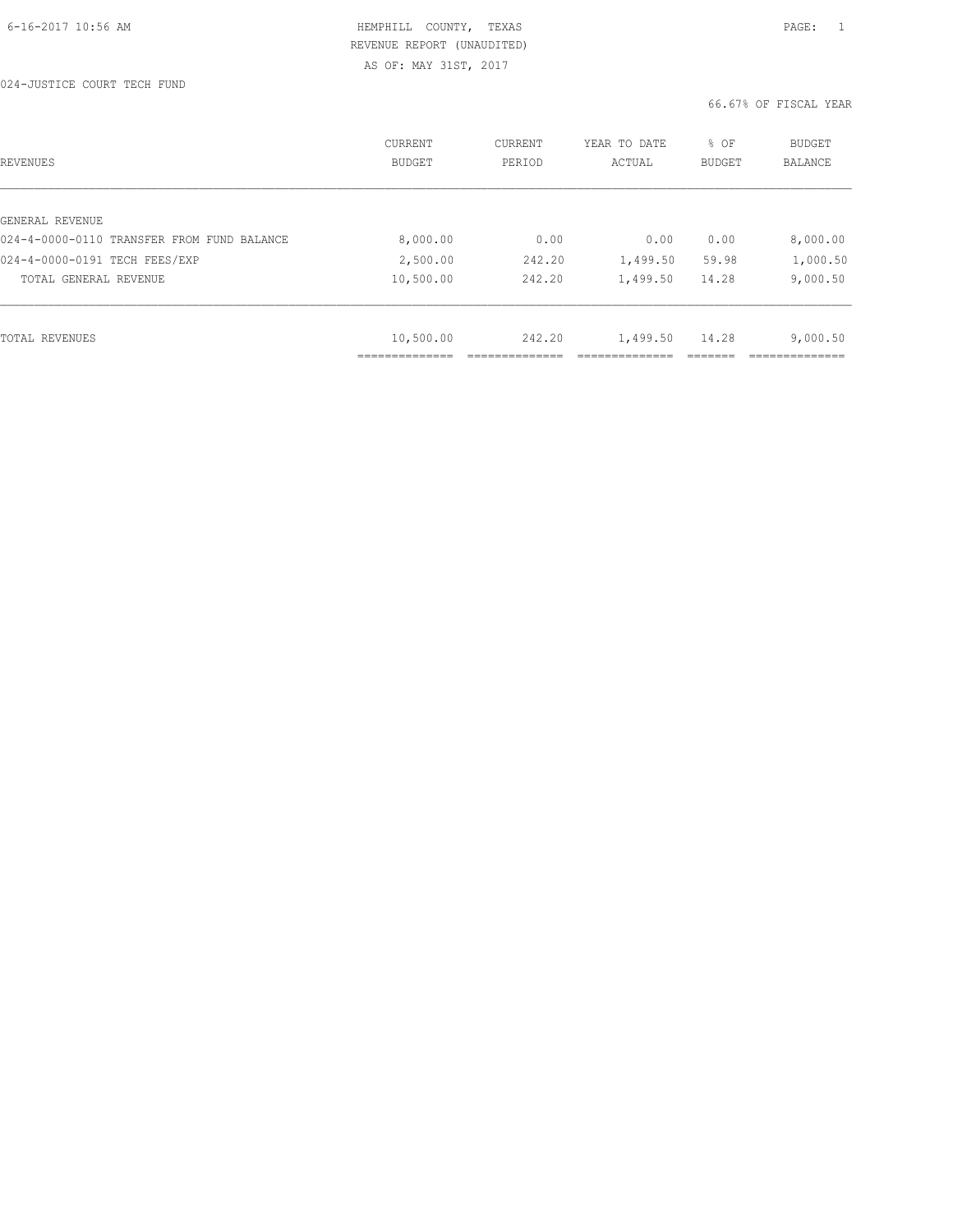| REVENUES                                   | CURRENT<br><b>BUDGET</b> | CURRENT<br>PERIOD | YEAR TO DATE<br>ACTUAL | % OF<br><b>BUDGET</b> | <b>BUDGET</b><br>BALANCE |
|--------------------------------------------|--------------------------|-------------------|------------------------|-----------------------|--------------------------|
|                                            |                          |                   |                        |                       |                          |
| GENERAL REVENUE                            |                          |                   |                        |                       |                          |
| 032-4-0000-0110 TRANSFER FROM FUND BALANCE | 17,000.00                | 0.00              | 0.00                   | 0.00                  | 17,000.00                |
| 032-4-0000-0220 FEES-CHECK COLLECTION      | 150.00                   | 15.00             | 646.00                 | 430.67 (              | 496.00)                  |
| TOTAL GENERAL REVENUE                      | 17,150.00                | 15.00             | 646.00                 | 3.77                  | 16,504.00                |
|                                            |                          |                   |                        |                       |                          |
| TOTAL REVENUES                             | 17,150.00                | 15.00             | 646.00                 | 3.77                  | 16,504.00                |
|                                            | .                        |                   |                        |                       |                          |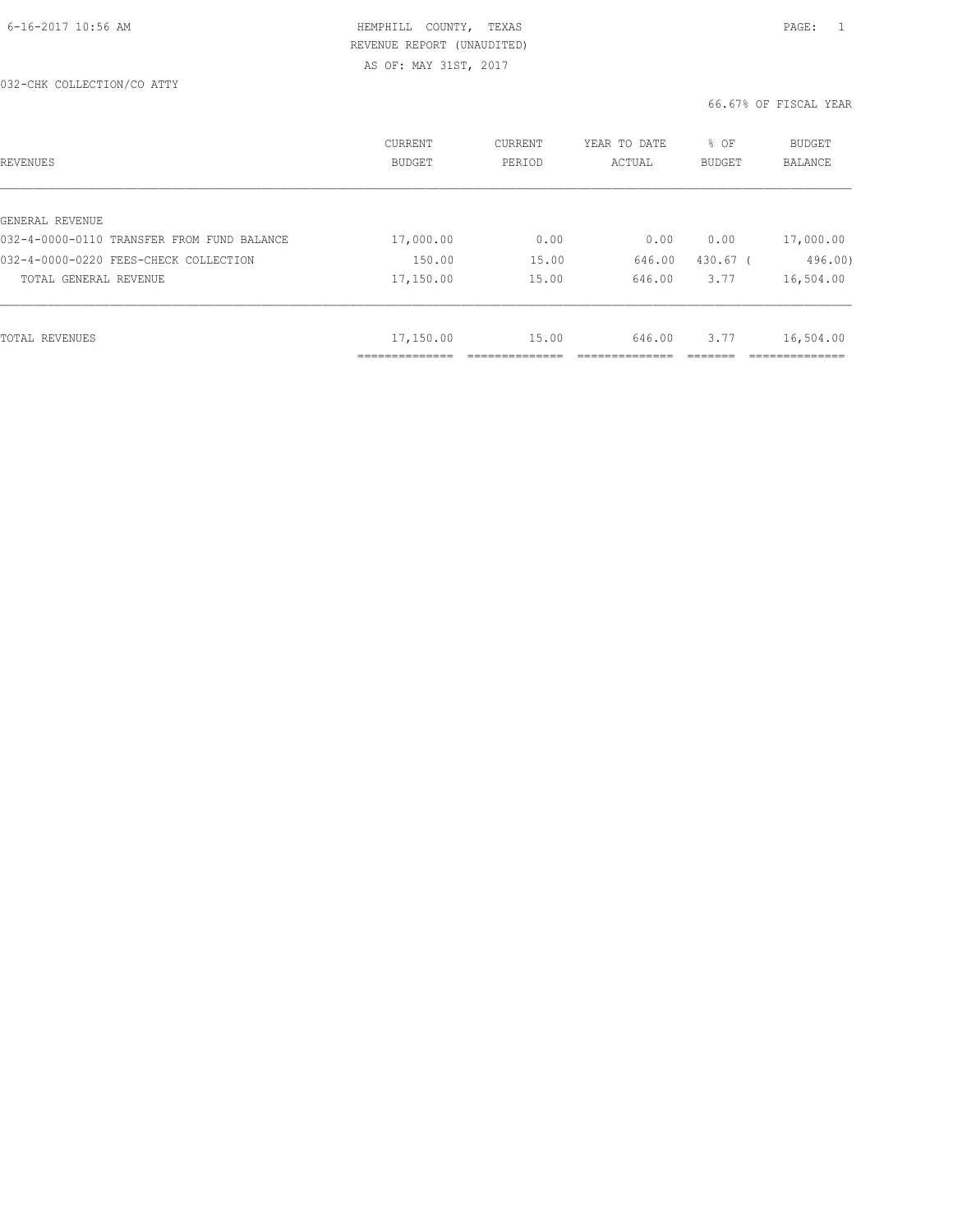| REVENUES                                   | CURRENT<br><b>BUDGET</b> | CURRENT<br>PERIOD | YEAR TO DATE<br>ACTUAL | % OF<br><b>BUDGET</b> | <b>BUDGET</b><br>BALANCE |
|--------------------------------------------|--------------------------|-------------------|------------------------|-----------------------|--------------------------|
|                                            |                          |                   |                        |                       |                          |
| GENERAL REVENUE                            |                          |                   |                        |                       |                          |
| 036-4-0000-0110 TRANSFER FROM FUND BALANCE | 6,000.00                 | 0.00              | 0.00                   | 0.00                  | 6,000.00                 |
| 036-4-0000-0440 STATE FEES                 | 2,000.00                 | 0.00              | 1,621.46               | 81.07                 | 378.54                   |
| TOTAL GENERAL REVENUE                      | 8,000.00                 | 0.00              | 1,621.46               | 20.27                 | 6,378.54                 |
|                                            |                          |                   |                        |                       |                          |
| TOTAL REVENUES                             | 8,000.00                 | 0.00              | 1,621.46               | 20.27                 | 6,378.54                 |
|                                            |                          |                   |                        |                       |                          |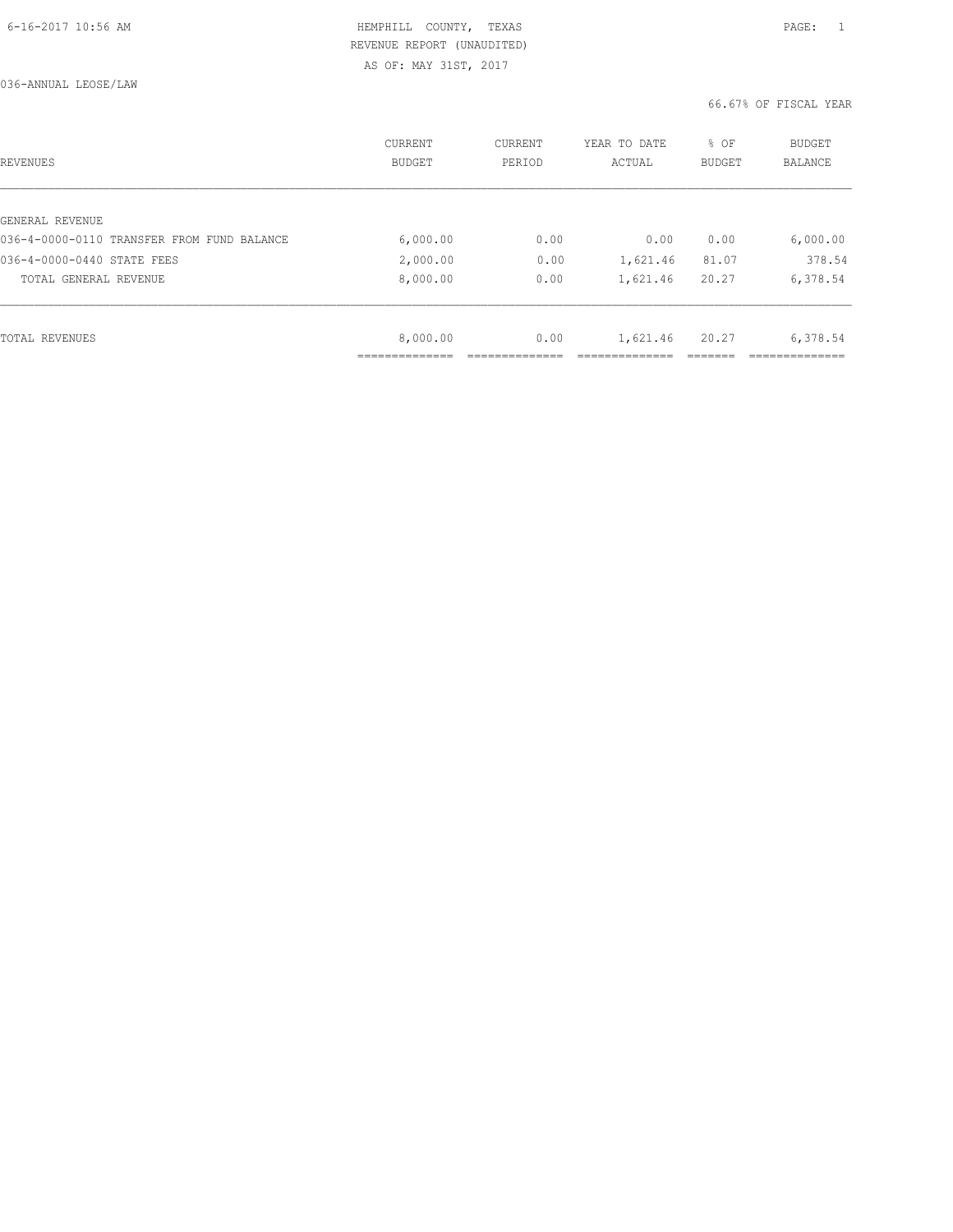AS OF: MAY 31ST, 2017

| <b>REVENUES</b>                            | CURRENT<br><b>BUDGET</b> | CURRENT<br>PERIOD | YEAR TO DATE<br>ACTUAL | % OF<br><b>BUDGET</b> | <b>BUDGET</b><br><b>BALANCE</b> |
|--------------------------------------------|--------------------------|-------------------|------------------------|-----------------------|---------------------------------|
|                                            |                          |                   |                        |                       |                                 |
| GENERAL REVENUE                            |                          |                   |                        |                       |                                 |
| 046-4-0000-0110 TRANSFER FROM FUND BALANCE | 65,000.00                | 0.00              | 0.00                   | 0.00                  | 65,000.00                       |
| 046-4-0000-0260 GRANT AWARD                | 6,000.00                 | 0.00              | 7,354.00               | $122.57$ (            | 1,354.00                        |
| TOTAL GENERAL REVENUE                      | 71,000.00                | 0.00              | 7,354.00               | 10.36                 | 63,646.00                       |
|                                            |                          |                   |                        |                       |                                 |
| <b>TOTAL REVENUES</b>                      | 71,000.00                | 0.00              | 7,354.00               | 10.36                 | 63,646.00                       |
|                                            | ______________           |                   |                        |                       |                                 |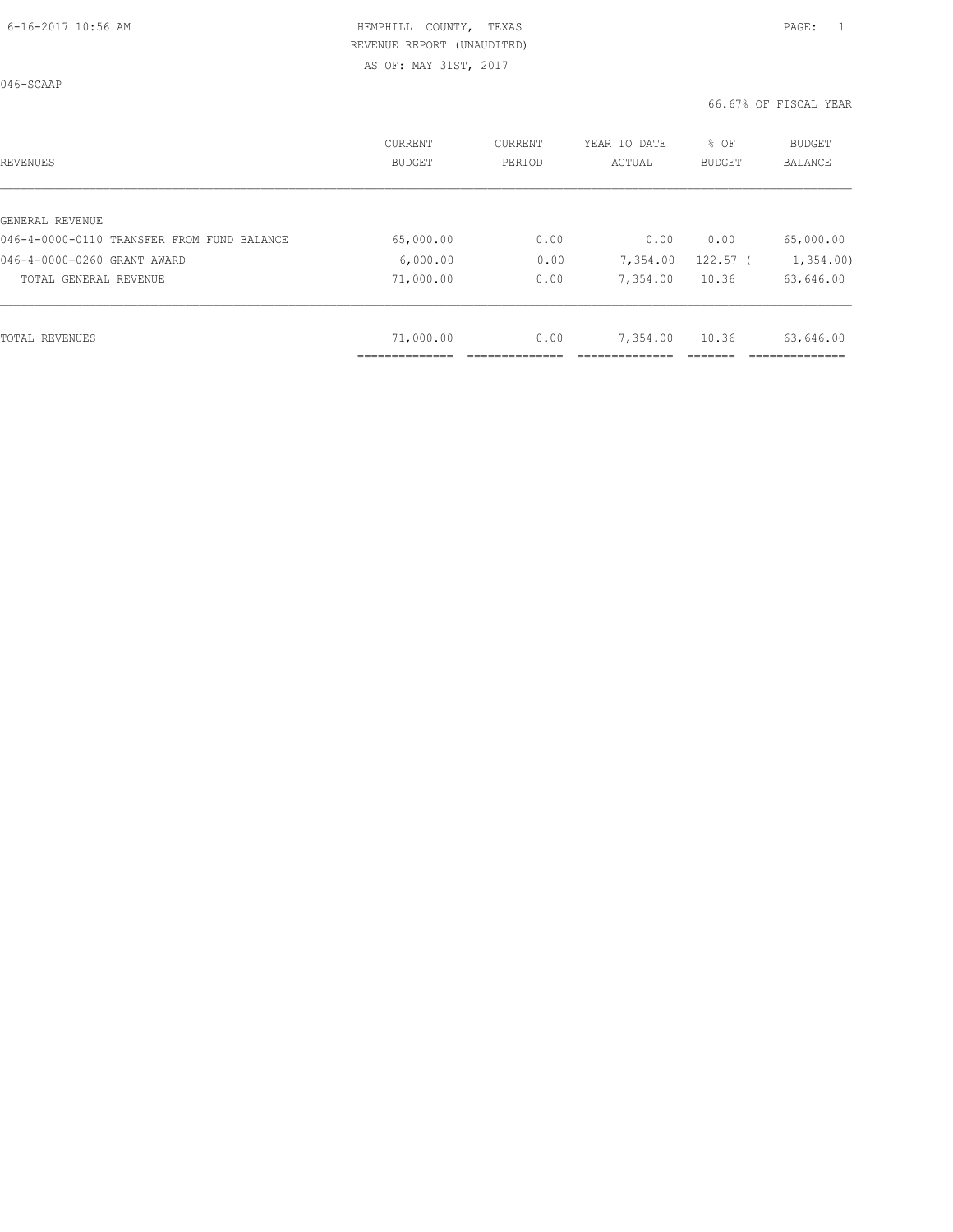| <b>REVENUES</b>                      | CURRENT<br><b>BUDGET</b> | CURRENT<br>PERIOD | YEAR TO DATE<br>ACTUAL | % OF<br><b>BUDGET</b> | <b>BUDGET</b><br>BALANCE |
|--------------------------------------|--------------------------|-------------------|------------------------|-----------------------|--------------------------|
|                                      |                          |                   |                        |                       |                          |
| GENERAL REVENUE                      |                          |                   |                        |                       |                          |
| 047-4-0000-0401 SALES/COMMISSARY     | 0.00                     | 0.00              | 0.00                   | 0.00                  | 0.00                     |
| 047-4-0000-0500 MISCELLANEOUS INCOME | 0.00                     | 0.00              | 0.00                   | 0.00                  | 0.00                     |
| TOTAL GENERAL REVENUE                | 0.00                     | 0.00              | 0.00                   | 0.00                  | 0.00                     |
|                                      |                          |                   |                        |                       |                          |
| <b>TOTAL REVENUES</b>                | 0.00                     | 0.00              | 0.00                   | 0.00                  | 0.00                     |
|                                      | ------------             |                   |                        |                       |                          |